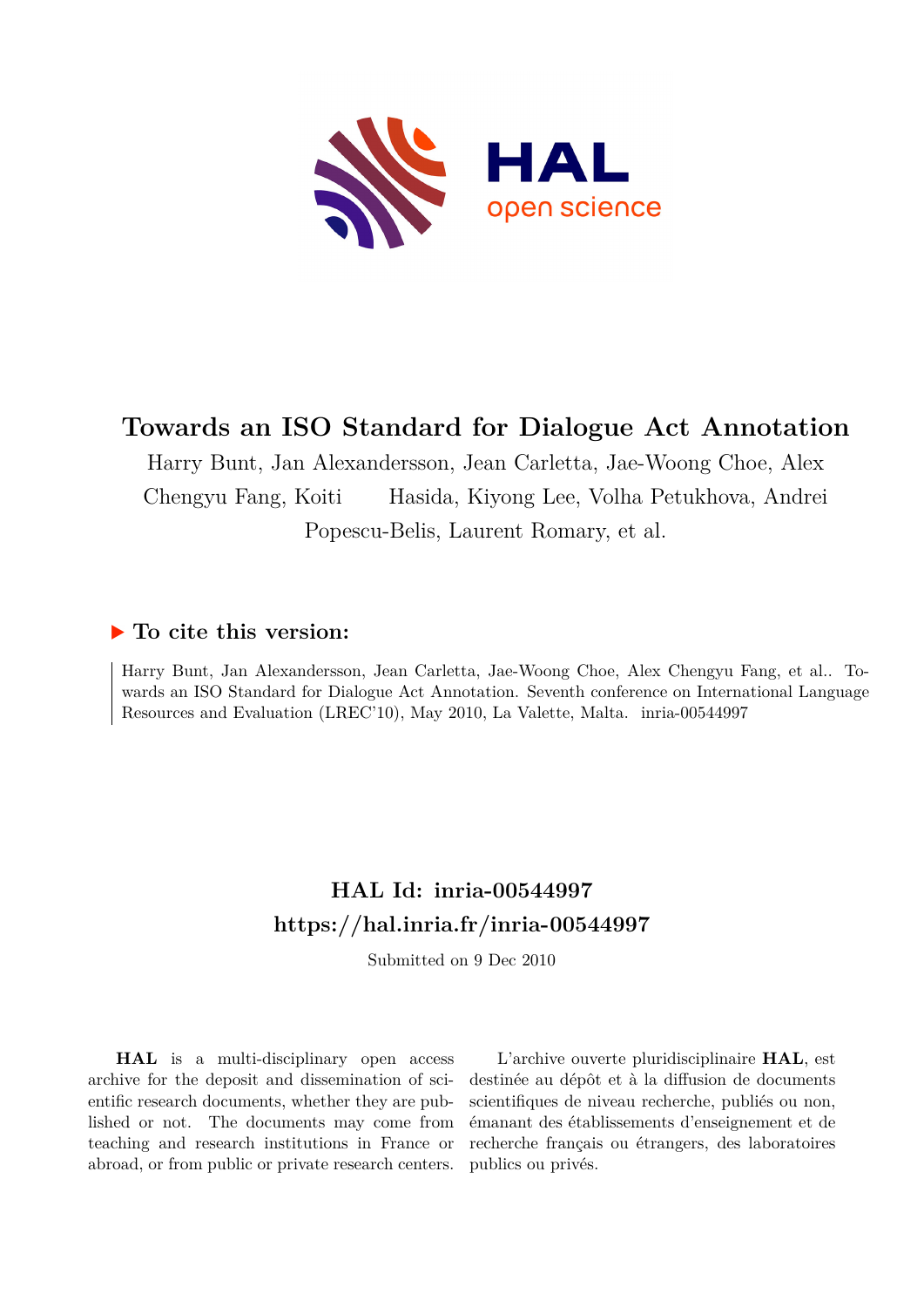## Towards an ISO standard for dialogue act annotation

## Harry Bunt\*, Jan Alexandersson, Jean Carletta, Jae-Woong Choe, Alex Chengyu Fang, Koiti Hasida, Kiyong Lee, Volha Petukhova, Andrei Popescu-Belis, Laurent Romary, Claudia Soria, David Traum

\*TiCC: Tilburg Centre for Cognition and Communication Tilburg University, The Netherlands harry.bunt@uvt.nl

#### **Abstract**

This paper describes an ISO project developing an international standard for annotating dialogue with semantic information, in particular concerning the communicative functions of the utterances, the kind of content they address, and the dependency relations to what was said and done earlier in the dialogue. The project, registered as ISO 24617-2 Semantic annotation framework, Part 2: Dialogue acts", is currently at DIS stage.

#### 1. Introduction

The notion of a dialogue act plays a key role in studies of dialogue, in particular in the interpretation of communicative behaviour of dialogue participants; in building annotated dialogue corpora; and in the design of dialogue management systems for spoken human-computer dialogue.

A dialogue act has two main components: a communicative function and a semantic content. The semantic content specifies the objects, relations, actions, events, etc. that the dialogue act is about; the communicative function can be viewed as a specification of the way an addressee uses the semantic content to update his or her information state when he or she understands the corresponding stretch of dialogue.

Dialogue act annotation is the activity of marking up stretches of dialogue with information about the dialogue acts performed, and is often limited to or focused on marking up their communicative functions. Over the years a number of dialogue act annotation schemas has been developed, such as those of the TRAINS project in the US (Allen et al., 1994), the Map Task studies in the UK (Carletta et al., 1996), and the Verbmobil project in Germany (Alexandersson, 1998). These schemas were all designed for a specific purpose and a specific application domain; they contained overlapping sets of communicative functions and made use of often mutually inconsistent terminology. In the 1990s a group of dialogue researchers came together as the Discourse Research Initiative, and drafted the general-purpose schema for multidimensional dialogue act annotation called DAMSL: Dialogue Act Markup using Several Layers (Allen and Core, 1997; Core et al., 1998). With its focus on multidimensionality and domainindependence, this represented an important step forward in dialogue act annotation. Several variations and extensions of the DAMSL schema have been constructed for specific purposes, such as Switchboard-DAMSL (Jurafsky et al., 1997) and COCONUT (Di Eugenio et al., 1998). The comprehensive  $DT^{++}$  schema (Bunt, 2006; Bunt, 2009) combines the multidimensional DIT schema, developed earlier (Bunt, 1994) with concepts from these various alternative schemas, and provides precise and mutually consistent definitions for its communicative functions and dimensions.

In the EU-funded LIRICS project, a set of core communicative functions from the  $DT^{++}$  schema has been defined using ISO standard 12620 for the specification of data categories (see LIRICS deliverable D4.3, 2006). The data categories have been tested for their usability and coverage in the manual annotation of a test suite of dialogues in English, Dutch and Italian (as documented in LIRICS deliverable D4.4).

Comparative and analytic studies in the LIRICS project and in an expert group of the International Organization for Standards ISO have indicated that the current state of the art makes it feasible to develop an international standard for dialogue act annotation. This paper describes an ISO project that aims to develop such a standard, the project "Semantic annotation framework (SemAF) – Part 2: Dialogue acts"; see ISO DIS 24617-2 (2010). The basic notions and principles of the project are discussed in the sections 2 and 3, including a metamodel of dialogue act annotation. Of central importance in the view that is taken on dialogue act annotation is multidimensionality and multifunctionality. this is explained and motivated in Section 3. Section 4 describes and motivates the core dimensions and dialogue act types distinguished in this standard. Section 5 outlines the Dialogue Act Markup Language (DiAML) defined for interoperable dialogue act annotation. Section 6 closes with some concluding remarks.

## 2. Basic concepts and metamodel

### 2.1. Dialogue acts

The term 'dialogue act' is often used rather loosely in the sense of 'speech act used in dialogue'. In this ISO standard we take a more specific, semantic view on dialogue acts as corresponding to update operations on information states, in particular corresponding to those updates that the speaker intends to occur in the information state of a dialogue participant who understands the speaker's communicative behaviour. This approach is commonly known as 'information-state update' approach or 'context-change approach' – see e.g. (Traum & Larsson, 2003; Bunt, 2000).

#### 2.2. Functional segmentation

Viewing a dialogue act as a unit in the semantic description of communicative behaviour, the question arises what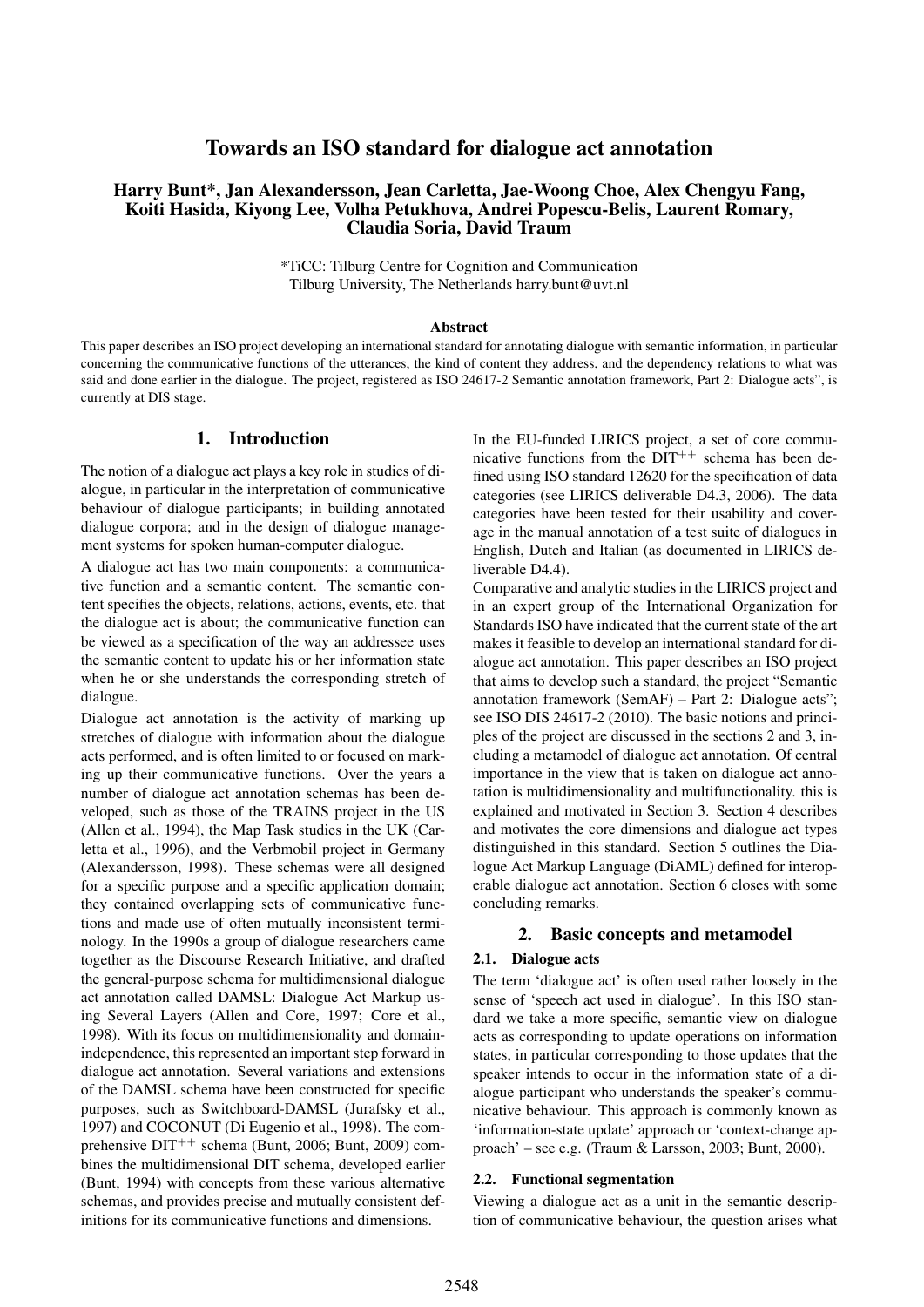stretches of such behaviour are considered as corresponding to dialogue acts. Spoken dialogues are traditionally segmented into *turns*, defined as stretches of communicative behaviour produced by one speaker, bounded by periods of inactivity of that speaker.

Turns can be quite lengthy and complex, and are for most purposes too coarse as the stretches of behaviour to assign communicative functions to. Communicative functions can be assigned more accurately to smaller units, which we call *functional segments*, and which we define simply as the functionally relevant minimal stretches of communicative behaviour (minimal in the sense of not taken unnecessarily long).

According to the semantic characterization of dialogue acts given above, a dialogue act has at least two participants: (1) an agent whose communicative behaviour is interpreted, usually called the "speaker", or "sender"; and (2) a participant to whom he is speaking and whose information state he wants to influence, called the "addressee" (also called "hearer" or "recipient"). There may of course be more than one addressee. Besides sender and addressee(s), there may be various types of side-participants who witness a dialogue without participating in it. Clarke (1996) distinguishes between 'side-participants', 'bystanders', and 'overhearers', depending on the role that they play in the communicative situation.

Of the two most central aspects of a dialogue act, communicative function and semantic content, the former corresponds intuitively to the *type of action* that is performed, and as mentioned above, the term "dialogue act annotation" is commonly used to describe the assignment of communicative function labels to stretches of dialogue. A semantically more complete characterization of a functional segment also provides information about the *type of semantic content*. For example, in the DAMSL annotation schema the Information Level can be indicated using three possible values: Task, Task Management, and Communication. These values indicate whether the semantic content of the dialogue act is concerned with performing the task that underlies the dialogue, or with discussing how to perform the task, or with the communication. This is a coarse 3-way distinction of semantic content types. We propose a more fine-grained classification of content type by distinguishing communication-related information (DAMSL's 'Communication' type) into a number of subtypes, such as information about the processing of something that was said before (feedback information), about the allocation of turns (turn management information), or about the structuring of the dialogue (topic and dialogue structure information). These types of semantic content are also called 'dimensions', and are discussed in more detail below in Section 4.

#### 2.3. Dependency relations

Many dialogue acts have a responsive character, being semantically dependent on one or more dialogue acts that occurred earlier in the dialogue. This is for example the case for answers, whose meaning crucially depends on which question is being answered; but also for the acceptance or rejection of offers, suggestions, invitations, and requests; and for accepting an assignment of the turn, or responding to a greeting. For these dialogue acts, an important aspect that may be marked up is the relation to the 'antecedent' on which their meaning depends.

Feedback-providing and eliciting acts are in a sense also responsive, as they relate to what happened earlier in the dialogue, but in a different way. Feedback acts are concerned with the processing of what was said before - such as its perception, its interpretation, or its evaluation. The difference is that feedback acts are about the processing of *what was said* earlier, rather than responding to the dialogue acts that were expressed. The following examples illustrates this.

- (1) 1. A; What will happen to the result if this condition is not met?
	- 2. B: The third condition?
	- 3. B: It will decrease with 15% or more.

B's utterance 3 is used to give an answer to the question in 1; its meaning (notably its semantic content) depends on that of the question, and it responds to the *interpretation* of the utterance as a question. Utterance 2, by contrast, checks the understanding of utterance 1 as a question.

Note that nonverbal feedback, for instance in the form of nodding of using backchannels like *m-hm*, may relate to what is *currently* said, rather than to what was previously said. This is also the case for speech editing acts like selfcorrections (*on Tuesday I mean Thursday*) and completions of what the partner is trying to say.

These examples all show that, besides a semantic dependence relation between dialogue acts, for some types of dialogue acts (in particular for feedback acts) we should take into account how they relate to what was previously said. We call the former 'functional dependence relations' and the latter 'feedback dependence relation'.

## 2.4. Metamodel

The metamodel in Figure 1 shows a UML-like representation of the fundamental concepts that are involved in dialogue act annotation. Each dialogue act is related to one functional segment, but each functional segment is related to one or more dialogue acts, reflecting the possible multifuncitonality of functional segments (see Bunt, 2009; 2010).

## 3. Communicative functions

#### 3.1. Approaches to communicative function definition

Existing dialogue act annotation schemas use one or both of the following two approaches to the definition of communicative functions: (1) in terms of the intended effects on addressees; (2) in terms of properties of the signals that are used. For example, questions, invitations, confirmations, and promises are nearly always defined in terms of speaker intentions, while repetitions, hesitations, and dialogue openings and closing are defined by their form.

Defining a communicative function by its linguistic form has the advantage that its recognition can be straightforward, but runs into the problem that the same linguistic form can often be used to express different communicative functions. For example, the utterance *Why don't you start?*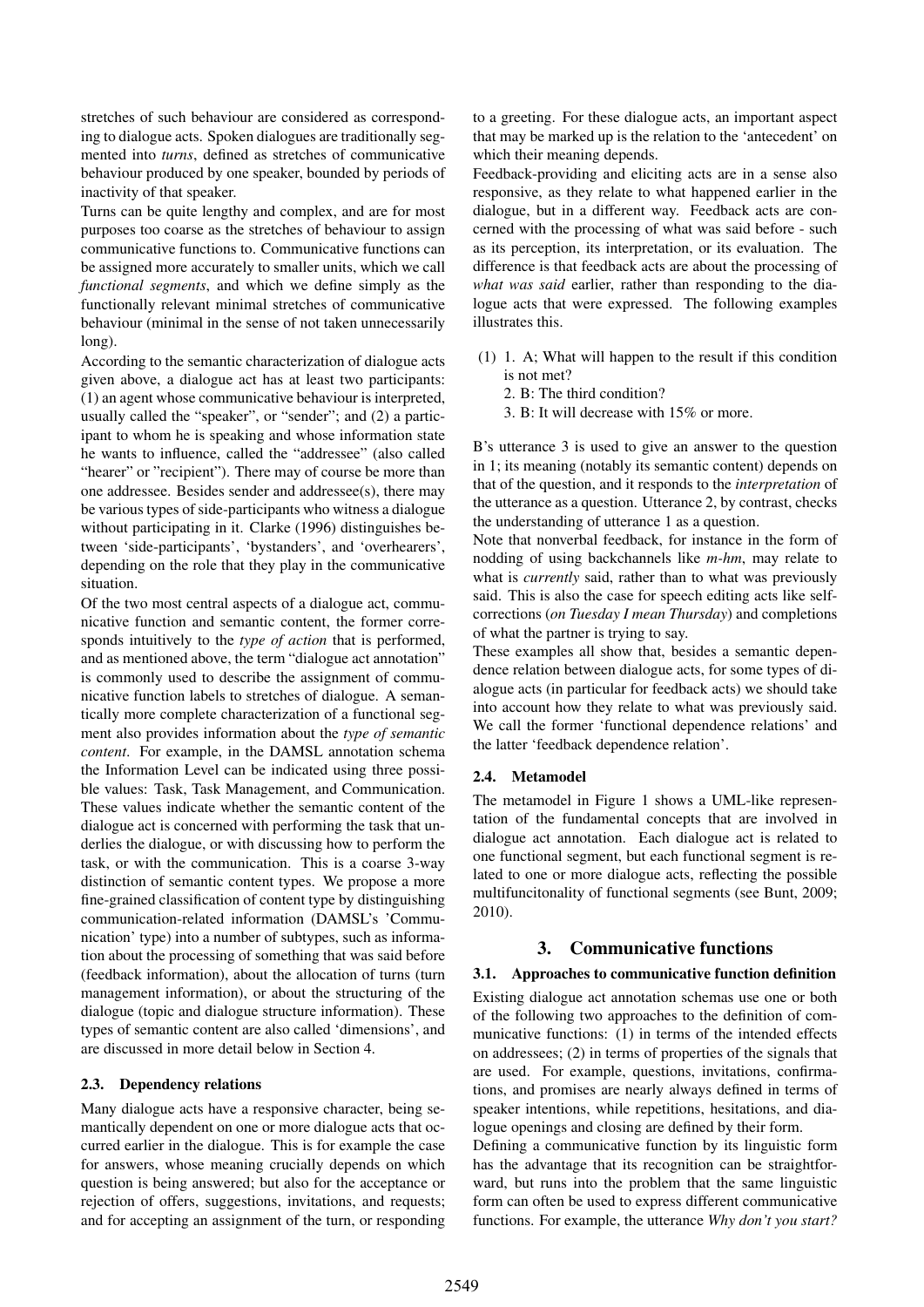

Figure 1: Metamodel for dialogue act annotation.

has the form of a question, and can be used as such, but it can also be used to invite somebody to start. Similarly for 'declarative questions' like *You're going home tomorrow* which look like statements but are usually intended as check questions.

Form-based definitions of communicative function also run the risk of being purely descriptive rather than semantic. For example, 'response' only indicates that something is being reacted to, but does not say anything about the meaning of the response. Similarly for 'rephrasing', 'repetition', and 'reply'.

We take a strictly semantic approach to the definition of communicative functions. Bur while we do not take linguistic form to be part of the definition of a communicative function, we do insist that for every communicative function there are ways in which a speaker can indicate that his behaviour should be understood as having that particular function, shaping his (linguistic and/or nonverbal) behaviour so as to have certain observable features which are indicative for that function in the context in which the behaviour occurs. This requirement puts all communicative functions on an empirical basis.

Dialogue act annotation schemas have by and large ignored the phenomenon known as 'indirect speech acts', which is the phenomenon that a speaker says one thing but is understood to mean something else or something additional. Questions of the form *Do you know [X]*, such as *Do you know what time it is?* illustrate this: while a question of this form seems to be asking whether the addressee knows something, it is mostly intended (and understood) to request the addressee to provide the information  $[X]$ , such as what time it is, if the addressee is able to do so. This makes such a question a conditional request.

The  $DT^{++}$  taxonomy of communicative functions (Bunt, 2005; Bunt & Girard, 2005) views indirect requests as having a communicative function which is slightly different from, though closely related to, that of the corresponding direct form, because their performance is thought to have slightly different effects on information states. For example, the difference between *Where is Lee's office?* (SetQuestion) and *Do you know where Lee's office is?* (IndirectSetQuestion) would be that in the indirect version the speaker does not express an expectation that the addressee knows the answer to his question, whereas the direct version does (see Bunt, 2000 for further discussion). The full complexity of the phenomenon of indirect speech acts is beyond the scope of this ISO standard, but an important class of indirect speech acts can be covered as being conditional - see Section 5.4. and (Petukhova & Bunt, 2010).

#### 3.2. Communicative function recognition

Successful communication depends on addressees understanding the communicative functions of the speaker's utterances in the way intended by the speaker. These functions are inferred from the utterance surface characteristics in combination with a model of the dialogue context. Such a model includes assumptions about each other's beliefs and goals, as well as knowledge of the dialogue history and about the activity which motivates the dialogue. It is in general not possible to recognize the communicative functions of utterances from their surface form only, since virtually every utterance form can be used with different functions; only in a particular dialogue context can the utterance features be interpreted unambiguously, and sometimes not even then.

The distinction between intention-based and form-based approaches to dialogue acts is relevant to consider in connection with the differences between human and automatic annotation. Human annotators are better at recognizing the intentions behind dialogue utterances, since they are experienced in interpreting intentional behaviour and they have more comprehensive context models. Since a general dialogue annotation schema should support human annotation, it should contain concepts with a depth and granularity that matches human understanding of the functions of dialogue utterances. In order to support automatic annotation, on the other hand, the schema should also contain concepts that are suitable for a more surface-oriented form of automatic annotation that relies less on deep semantic knowledge. In order to accommodate both requirements, we propose the use of (1) hierarchies of communicative functions, and (2) function qualifiers, which make a base communicative function more specific (see below); where functions deeper down in a hierarchy or carrying a qualifier correspond to more detailed specification of intentions or assumptions on the part of the speaker than functions higher in the hierarchy and functions without qualifiers. An example is the recognition of whether an inform act should be interpreted as a justification, an explanation, or an elaboration of something that was said before.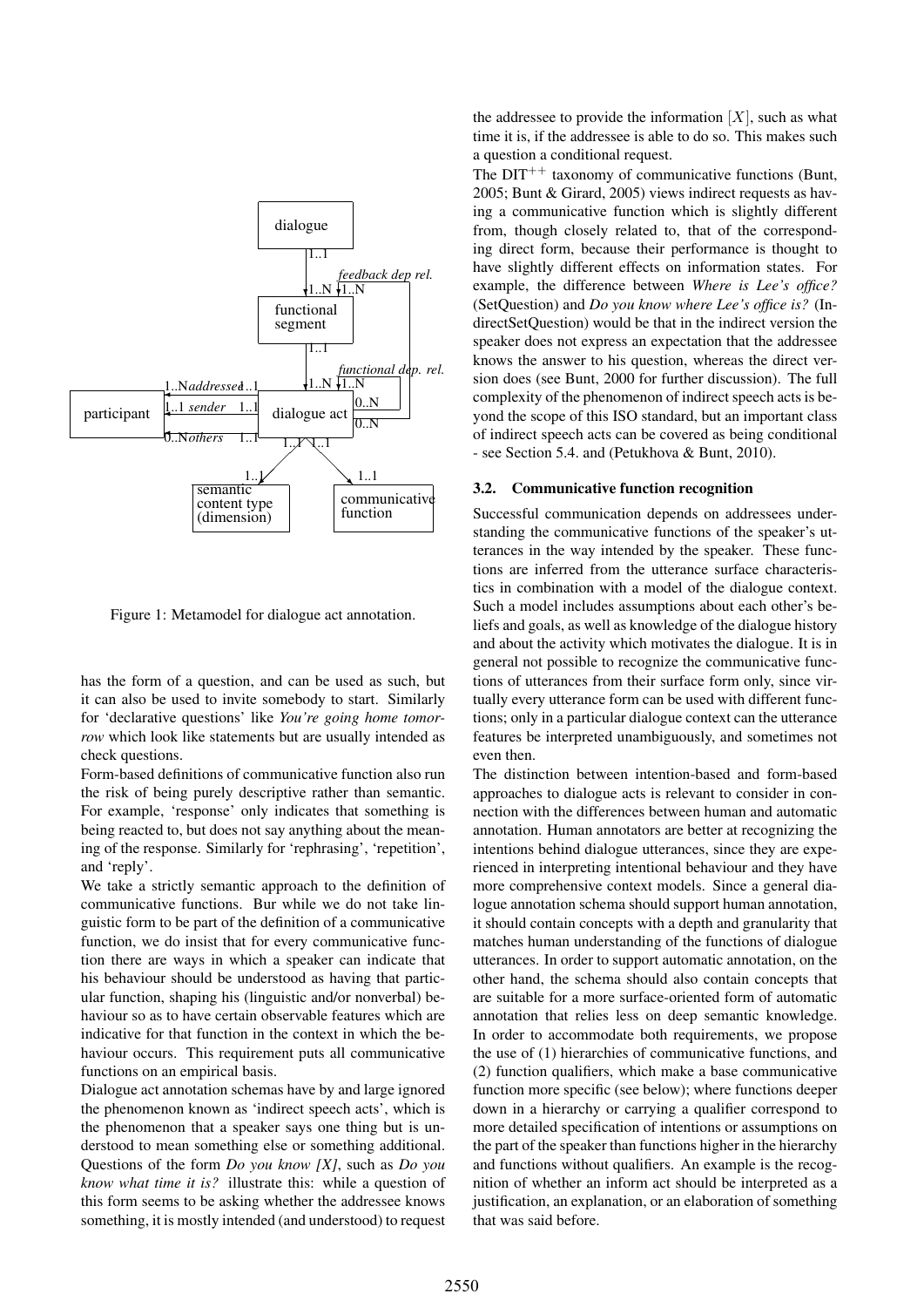Some dialogue act annotation schemas employ highly specialized communicative functions such as "accept date" and "suggest exclude location", which mix semantic content type into the communicative function definition. Such functions clearly do not belong in a general-purpose dialogue act annotation schema, and are not part of the set of core communicative functions defined in this ISO standard; they may however be added as optional functions for use in relation to particular domains.

## 4. Multifunctionality and dimensions

#### 4.1. Multifunctionality in dialogue

Utterances in dialogue are often multifunctional, i.e., they serve more than one communicative function (see e.g. Allwood, 1992; Bunt, 1994; 2000; Popescu-Belis, 2005; 2008; Traum & Hinkelman, 1992; Traum, 2000). An illustration of this is the following dialogue fragment:

(2) 1. A: Henry, can you take us through these slides? 2. H: O..w..k..ay... just ordering my notes.

In the first utterance, A assigns the next turn to the participant Henry, and formulates an indirect request. In his response, H accepts the turn, stalls for time, accepts the request, and informs A of the reason why he does not immediately fulfill the request.

The ubiquitous multifunctionality of dialogue utterances (see Bunt 2009; 2010 for detailed studies) has led to the development of 'multidimensional' dialogue act annotation schemas, which support an utterance to be marked up with more than one functional tag.

#### 4.2. Multidimensionality and dimensions

Until very recently, the multidimensional annotation schemas that have been proposed, such as DAMSL (Allen & Core, 1997); COCONUT (Di Eugenio et al., 1998), and MRDA (Dhillon et al., 2004); do not base their multidimensionality on a clear notion of dimension; rather they use 'dimension' as a label for a cluster of mutually exclusive tags. Also, these schemas follow the tradition in annotation work of conceiving text markup as purely descriptive labeling, rather than assigning descriptors which have a well-specified semantics, and as such cannot be expected to provide an explanatory account of multifunctionality.

For example, the DAMSL schema distinguishes five clusters of 'forward-looking functions', including the classes of commissive and directive functions, and four clusters of 'backward-looking functions': Agreement, Understanding, Answer, and Information Relation. Core & Allen (1997) refer to these nine subclasses as 'dimensions'.

Popescu-Belis (2005) mentions the following five aspects of utterance function that could be relevant for choosing dimensions in a multidimensional schema: (1) the traditional clustering of illocutionary forces in speech act theory into five classes: Representatives, Commissives, Directives, Expressives and Declarations; (2) turn management; (3) adjacency pairs; (4) topical organization in conversation; (5) politeness functions; and (6) rhetorical roles.

Bunt (2005; 2006) proposes to base the design of a multidimensional tag set on a well-founded notion of *dimension*, inspired by the observation that participation in a dialogue involves a range of communicative activities beyond those strictly related to performing the task that underlies the dialogue. Allwood (2000) notes that in natural conversation, among other things, dialogue participants constantly *"evaluate whether and how they can (and/or wish to) continue, perceive, understand and react to each other's intentions"*. Communication is thus a complex, multi-faceted activity, which is enabled by the *multifunctionality* that dialogue utterances often display (Bunt, 2009; 2010). Dialogue participants share information not only about the task or activity that they pursue with the help of the dialogue, but also about the processing of each other's messages, about the allocation of turns, about contact and attention, about the use of time, and about various other aspects of the interaction. They thus perform various types of communicative activity, such as giving and eliciting feedback, taking turns, stalling for time, establishing contact, and showing attention. Each of these types of activity is concerned with a different kind of information which can have as their semantic content. We use the term 'dimension' to refer to these various types of semantic content or, equivalently, to the types of communicative activity concerned with these types of information. This leads to considering dimensions such as *feedback*, *turn management*, and *time management*, besides the dimension formed by the activity that motivates the dialogue. In the next section we will discuss the specific set of dimensions proposed for the ISO dialogue annotation standard, and their empirical, theoretical, and practical justification.

## 5. Core Concepts

#### 5.1. Dimensions

'Core dimensions' are those dimensions whose relevance does not dependent on the domain of application. In order to identify such dimensions, Petukhova & Bunt (2009a) formulate and test a number of criteria that a core dimension should satisfy, which are listed in (3). The first four of these criteria apply to the identification of dimensions more generally; the fourth criterion applies to the choice of a coherent *set* of dimensions, and the final fifth criterion applies specifically to 'core' dimensions.

- (3) 1. Every dimension has a clear empirical basis, corresponding to observed forms of behaviour in dialogue.
	- 2. Each dimension is theoretically justified, corresponding to a well-established class of communicative activities, such as taking turns or giving feedback.
	- 3. Each dimension is recognizable with acceptable precision by human analysts, in particular by annotators, as well as by dialogue understanding and dialogue annotation systems.
	- 4. Each dimension in a multidimensional system can be addressed by dialogue acts independent from addressing other dimensions (the dimensions are *independent* or *orthogonal*).
	- 5. Every *core* dimension is present in many existing dialogue act annotation schemes.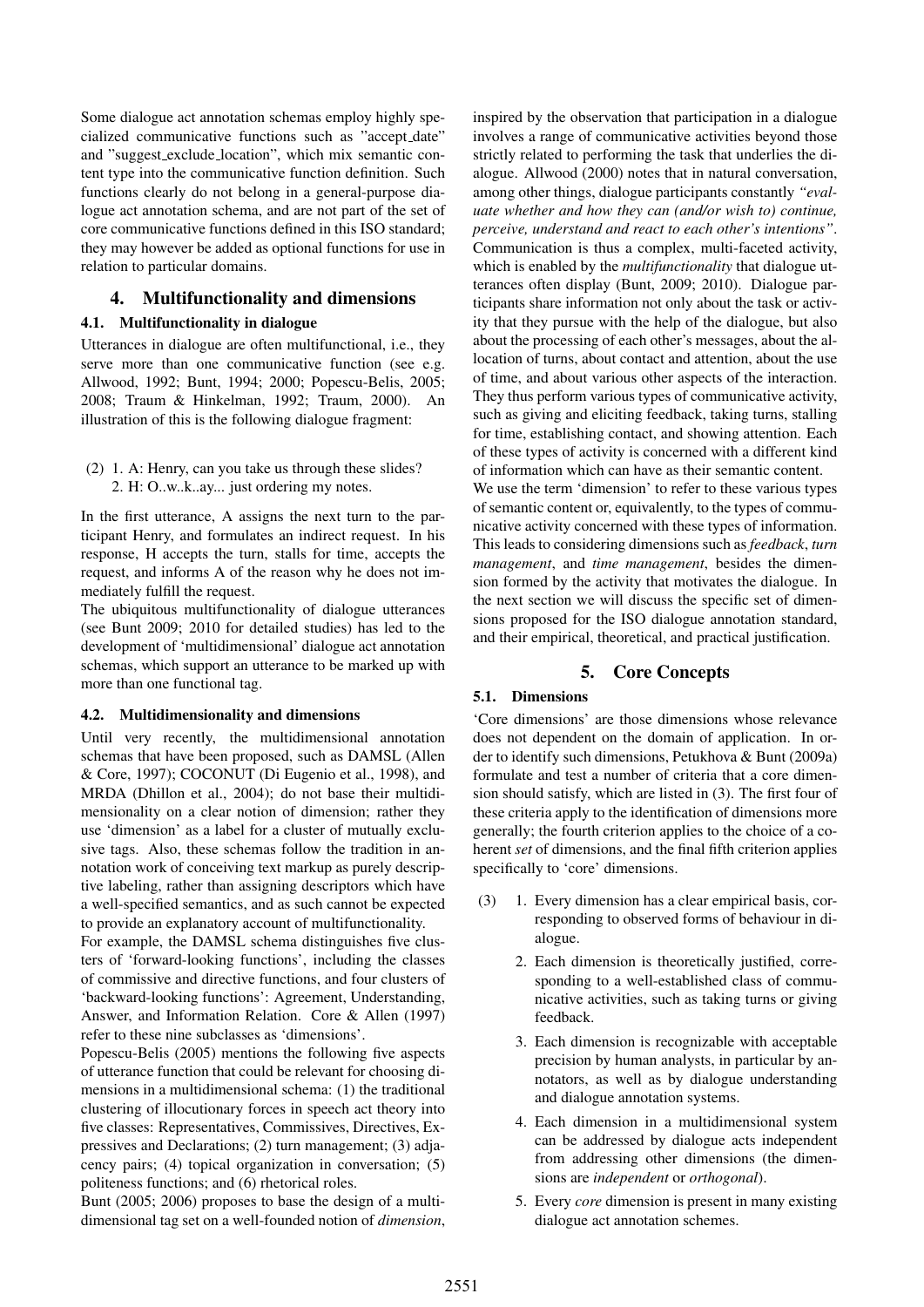In their study, Petukhova and Bunt (2009a) survey the literature and analyse the contents of 18 existing annotation schemes in order to verify these criteria for a range of proposed dimensions. To examine the recognizability and orthogonality criteria, they present the results of annotation experiments, empirical data on co-occurrence relations among dialogue acts and dimensions, tests of independent addressability, measures of semantic relatedness, and data on human and machine recognition of dimensions. Their study confirms that the following nine dimensions qualify as core dimensions.

- 1. Task (or Activity): dialogue acts dealing with the task or activity that motivates the dialogue;
- 2-3. Auto-and Allo-Feedback; dialogue acts providing or eliciting information about the processing of previous utterances by the current speaker (*auto*) or the current addressee (*allo*);
- 4. Turn Management: activities for obtaining, keeping, releasing, or assigning the right to speak;
- 5. Time Management: acts for managing the use of time in the interaction;
- 6. Discourse Structuring: dialogue acts dealing with topic management, opening and lcosing (sub-)dialogues, or otherwise structuring the dialogue;
- 7-8. Own and Partner Communication Management: actions by the speaker for editing his current contribution, or for editing (e.g. completing) the current contribution of another current speaker;
- 9. Social obligations Management: dialogue acts for dealing with social conventions such as greeting, introducing oneself, apologizing, and thanking, and responses to these acts, such as accepting an apology

#### 5.2. Communicative Functions

The choice of communicative functions to populate a multidimensional schema can be based on similar criteria as the choice of core dimensions. The following six criteria have been identified, of which the last one is perhaps best viewed as a desirable property rather than a strict requirement:

- (4) 1. *Empirical validity:* for every communicative function there exist linguistic or nonverbal means which can be used by speakers to indicate that their behaviour has that function.
	- 2. *Theoretical validity:* every communicative function has a precise definition which distinguishes it semantically from other functions.
	- 3. The set of communicative functions applicable in a certain dimension provides a good coverage of the phenomena in that dimension.
	- 4. Each communicative function can be recognized with acceptable precision by humans and by machines.
	- 5. Each *core* communicative function occurs in many existing annotation schemas.

6. Any two communicative functions that can be used in a given dimension are either mutually exclusive, i.e. if one of them applies to a given functional segment then the other one does not, or one function is a specialization of the other.

The latter propertyhas the effect that an annotator, when deciding that a functional segment addresses a given dimension  $D_i$ , can choose from the set of communicative functions available for  $D_i$  that unique function which, among the functions that might be applicable, is the most specific one for which there is sufficient evidence. For example, in (5) B's utterance provides information in response to A's Check Question (addressing the task dimension).

(5) A: And that's the first flight tomorrow, right? B: That's correct.

An annotator will consider assigning an informationproviding function to B's utterance such as *Inform, Answer, Agreement, or Confirm,* Of these candidates, *Inform* and *Agreement* are not optimally specific, since they miss the fact that B is responding to a question. *Confirm* is a specialization of *Answer*, and since the use of the word *"correct"* is a sign of confirmation, the most appropriate tag is *Confirm*. Note also that the information-providing functions *Disagreement, Correction* and *Disconfirm*, which do not apply here since there is nothing adversary in what B says, are mutually exclusive with *Agreement* and *Confirm*. The property of mutual exclusivity or specialization (4.6), together with the orthogonality of dimensions (3.4), has the consequence that every functional segment can be interpreted as having at most as many communicative functions as there are dimensions.

### 5.3. Dimension-specific and general-purpose functions

Some communicative functions are specific for a particular dimension; for instance *Turn Accept* and *Turn Release* are specific for turn management; and *Stalling* and *Pausing* are specific for time management. Other functions can be applied in any dimension; for instance a *Check Question* can be used with task-related semantic content in the Task dimension, but can also be used for checking correct understanding (feedback). In general, all types of question, statement, and answer can be used in any dimension, and the same is true for commissive and directive functions, such as *Offer, Suggest,* and *Request*. These communicative functions are therefore called *general-purpose* functions, as opposed to *dimension-specific* functions. The use of *Inform* acts in different dimensions is illustrated in (6)/

- (6) 1. We will be open this Sunday. [*Task*]
	- 2. I didn't hear what you said. [*Auto-Feedback*]
	- 3. You misunderstood me. [*Allo-Feedback.*]
	- 4. I have nothing more to add. [*Discourse Structuring*]
	- 5. I need a moment to check this. [*Time Management*]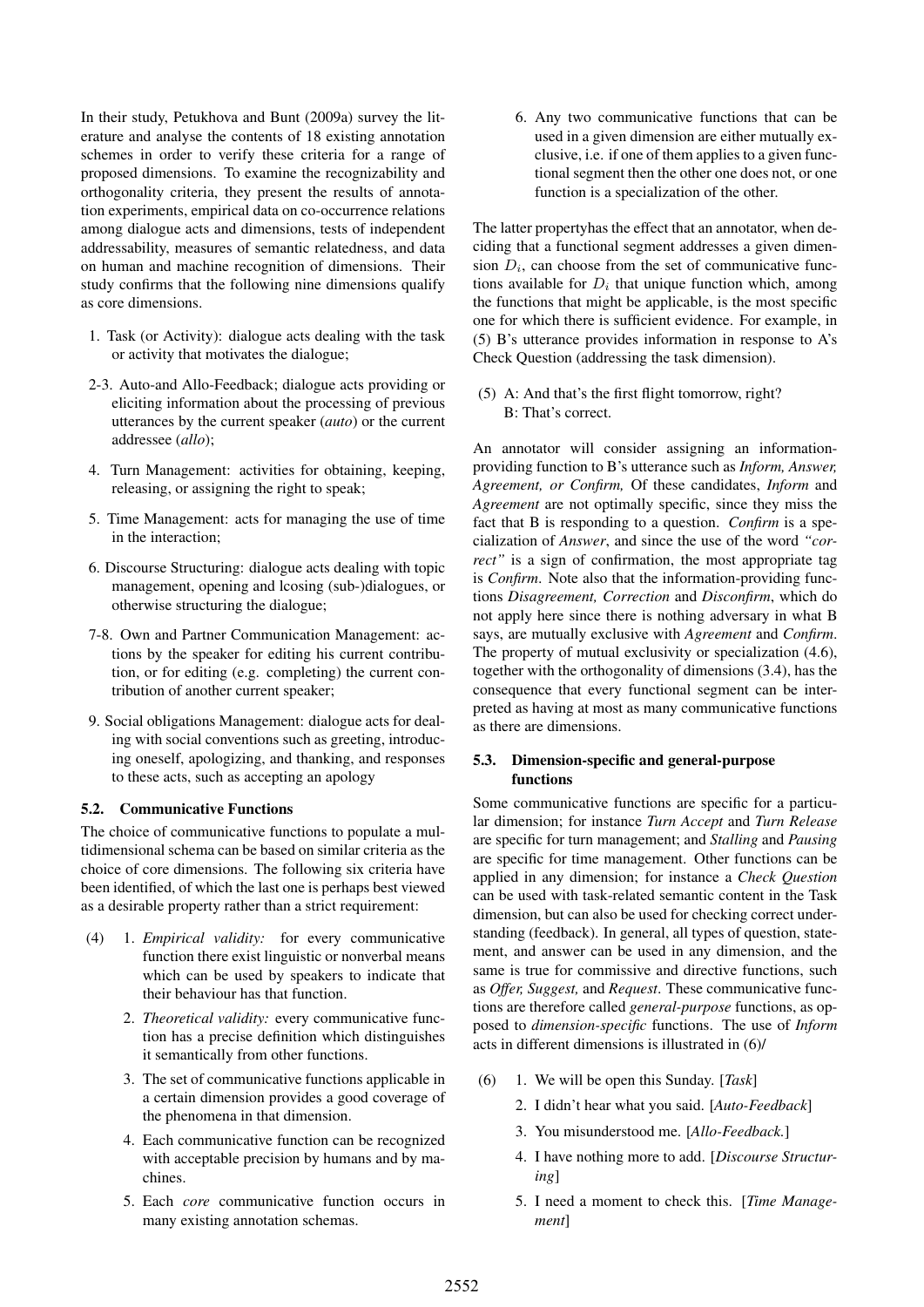- 6. I think Peter should continue. [*Turn management*]
- 7. I'm very grateful for you help. [*Social Obligations Man.*]

Some examples of dialogue acts with dimension-specific functions are shown in (7).

- (7) 1. Okay. [*Positive Auto-Feedback*]
	- 2. I beg you pardon? [*Negative Auto-Feedback*]
	- 3. *slow, short nods* [*Positive Auto-Feedback*]
	- 4. *hold gesture with hand* [*Turn Keeping*]
	- 5. Ehm,,, [*Stalling*]
	- 6. I'm sorry. [*Apology*]
	- 7. No problem. [*Accept Apology*]

The specification of communicative functions in the ISO standard should be seen in relation to the data categories containing the definitions of these concepts in the ISOcat Data Category Registry (http://www.isocat.org). The core dialogue act functions will be entered in this registry, as long as the ISOCat registry is not yet fully operational, the data categories are temporarily made available at the website http://let.uvt.nl/research/ti/ iso-semanno/cd-datcats.pdf. This proposed standard currently includes the following categories of core communicative functions for the various dimensions:

- for general-purpose functions:
	- 4 information-seeking functions,
	- 6 information-providing functions,
	- 4 commissive functions,
	- 5 directive functions;
- for dimension-specific functions:
	- 2 auto-feedback functions;
	- 3 allo-feedback functions;
	- 2 time management functions;
	- 6 turn management functions;
	- 3 discourse structuring functions;
	- 2 own communication management functions;
	- 2 partner communication management functions;
	- 10 social obligation management functions.

#### 5.4. Function Qualifiers

A limitation of virtually every dialogue act taxonomy is that it fails to capture certain subtleties in the performance of communicative actions, relating to modality, conditionality, partiality, and accompanying emotions and attitudes. For instance, it is common to distinguish only two possible responses to an offer: accepting it and refusing it. However an offer may be responded to in less clear-cut ways, and can be accepted conditionally (as in 3), or partly (as in 2), or with a certain emotion (as in 4):

- (8) 1. A: How about a cup of coffee and a cookie? 2. B: Just coffee please.
	- 3. B: Coffee only if you have it ready please.
	- 4. B: Ah, lovely!

Information-providing dialogue acts may also express the speaker's uncertainty about the information that he provides, as in (9):

(9) A: Do you know who's coming tonight? B: I have a hunch that Alice won't come.

Studies of these phenomena (see Petukhova & Bunt (2010) indicate that (un)certainty, partiality, and conditionality can be captured in most cases by means of a binary distinction. For representing a speaker's emotional stance with respect to the semantic content of the act, or his attitude towards the addressee, a wide variety of descriptors has been proposed in the literature, ranging from Kendon's basic 6 emotions to classifications of several hundred possible values. In view of this, the ISO proposes contains three binary attributes, for representing conditional, partial, and uncertain variants of dialogue acts, and an attribute with an open class of values for dealing with emotions and attitudes. This is summarized in Table 1.

| qualifier attribute | qualifier values           | CF category                 |
|---------------------|----------------------------|-----------------------------|
| modality            | uncertain, certain         | info-providing functions    |
| mode                | angry, happy, surprised,   | info-providing functions;   |
|                     |                            | feedback functions          |
| conditionality      | conditional, unconditional | action-discussion functions |
| partiality          | partial, complete          | responsive functions;       |
|                     |                            | feedback functions          |

Table 1: *Qualifier attributes, values, and function categories*

## 6. DiAML: Dialogue Act Markup Language

The Dialogue Act markup Language (DiAML complies with the ISO Linguistic Annotation Framework (LAF; Ide & Romary, 2003) in making a distinction between *annotations* and *representations*. The term 'annotation' refers to the linguistic information that is added to segments of language data and/or nonverbal communicative behaviour; this notion is independent of the format in which the information is represented. The term 'representation' is used to refer to the format in which an annotation is rendered, independent of its content. According to LAF, annotations rather than representations are the proper level of standardization.

This distinction is reflected in the definition of DiAML, which consists of an *abstract syntax* with a semantics, and a *concrete syntax*. The abstract syntax specifies the elements making up the information in an annotation and how these elements may be combined; these combinations are defined as set-theoretical structures. The concrete syntax specifies a way to represent annotation structures in XML.

Following the requirement that semantic markups should have a well-defined semantics (Bunt & Romary, 2002), the DiAML language has a formal semantics which rests on the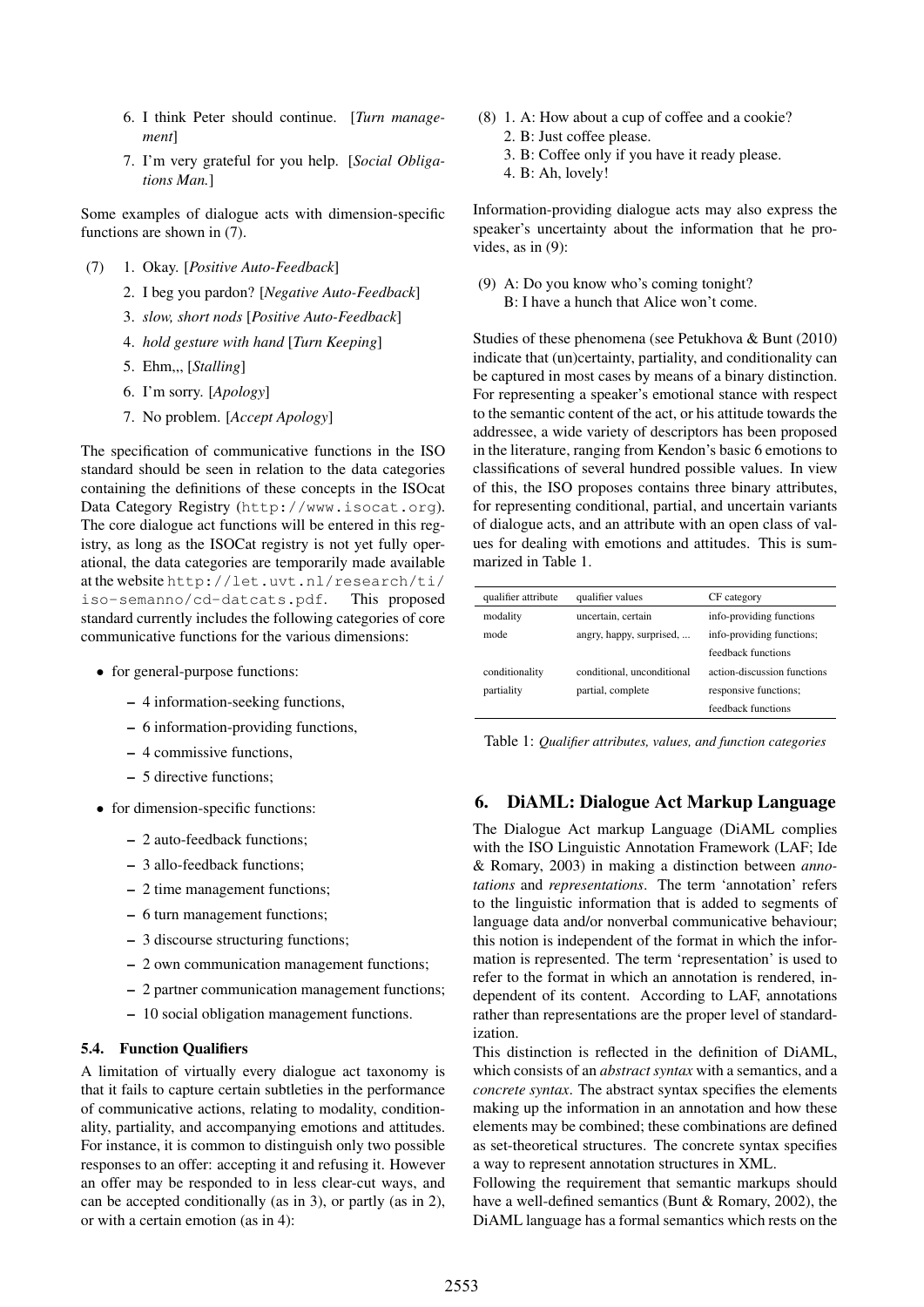

Figure 2: Taxonomy of general-purpose functions

 $(1)$ 

interpretation of communicative functions as informationstate update schemas. Communicative function qualifiers are interpreted as operations which make these update schemas more specific. The schemas can be instantiated with a given semantic content to define a specific update operation.

Annotations may be attached directly to primary data, such as stretches of speech defined by begin-and end points, but more often they will be attached to structures at other levels of analysis, such as the output of a tokenizer. In (10-11) we give an example of a dialogue act annotation represented in DiAML, using the joint TEI-ISO standard ISO 24610-1 for attaching information to digital texts. In the example, we assume that the dialogue participants are identified in the metadata of the primary data as "p1" and 'p2", and that their utterances are identified as the functional segments "fs1", "fs2", and "fs3". In the example, p1 asks p2 a question in an indirect way, which in terms of the DiAML concepts is described as a conditional request (*"Please tell me... if you know"*). Utterance P2 is segmented into two overlapping functional segments; one in the Auto-Feedback dimension and one in the Task dimension, with value 'answer' qualified as 'uncertain'.

| $P2$ : | Utrecht leaves?<br>The next train to Utrecht leaves I think<br><i>at</i> $8:32$ . |
|--------|-----------------------------------------------------------------------------------|
|        | AuFB The next train to Utrecht                                                    |
|        | [positiveAutoFeedback]                                                            |
| TA     | The next train to Utrecht leaves at 8:32.                                         |
|        | <i>canswer, uncertain</i>                                                         |

P1: *Do you know what time the next train to*

```
(11) <diaml
```

```
xmlns:"http://www.iso.org/diaml/">
<dialogueAct xml:id="da1" sender="#p1"
addressee="#p2" target="#fs1"
communicativeFunction="request"
dimension="task"
conditionality="conditional"/>
<dialogueAct xml:id="da2" sender="#p2"
addressee="#p1" target="#fs2"
communicativeFunction="overallPositive"
dimension="autoFeedback"
feedbackDependenceTo="fs1"/>
<dialogueAct xml:id="da3" sender="#p2"
addressee="#p1" target="#fs2"
communicativeFunction="answer"
dimension="task"
functionalDependenceTo="da1"/>
</diaml>
```
## 7. Concluding Remarks

In addition to a structured collection of domainindependent, theoretically and empirically grounded com